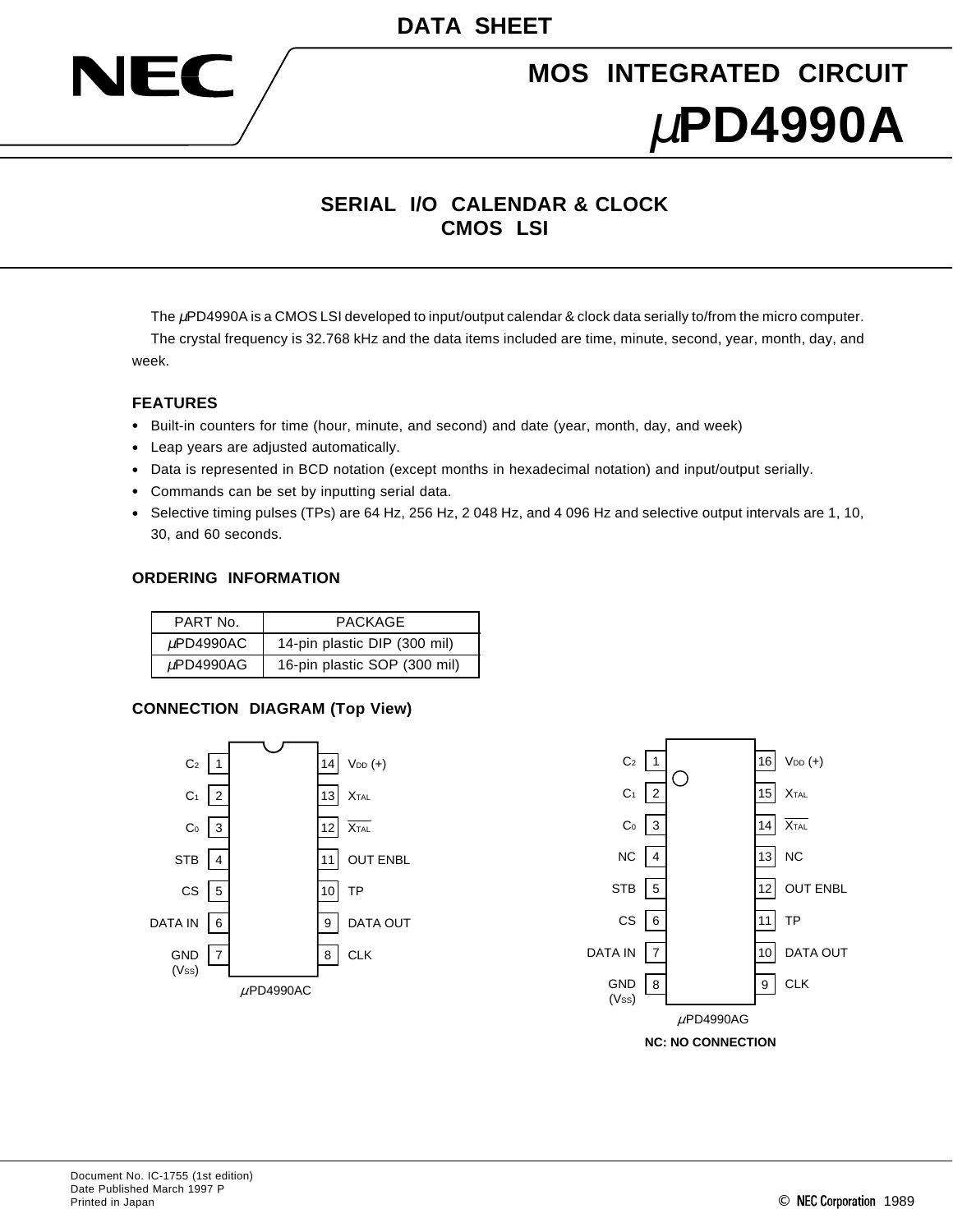#### **ABSOLUTE MAXIMUM RATINGS**

| Supply Voltage                     | V <sub>DD</sub> – Vss       | $-0.5$ to 7.0                  | V  |
|------------------------------------|-----------------------------|--------------------------------|----|
| Input Voltage                      | Vin                         | $V$ ss $-0.3$ to $V_{DD}$ +0.3 | V  |
| <b>Operating Temperature Range</b> | $\mathsf{T}$ opt            | $-40$ to $+85$                 | °C |
| Storage Temperature Range          | $\mathsf{T}_{\mathsf{stq}}$ | $-65$ to $+125$                | °C |
| <b>Output Terminal Voltage</b>     | Vουτ                        | $-0.5$ to 7.0                  | V  |

#### **ELECTRICAL CHARACTERISTICS (f = 32.768 kHz, CG = CD = 20 pF, CI = 20 k**Ω**, Ta = 25** °**C)**

| <b>CHARACTERISTIC</b>      | <b>SYMBOL</b>          | MIN.           | TYP.   | MAX.                  | <b>UNIT</b>                      | <b>TEST CONDITIONS</b>                |
|----------------------------|------------------------|----------------|--------|-----------------------|----------------------------------|---------------------------------------|
| <b>Operating Voltage</b>   | $V_{DD} - V_{SS}$      | 2.00           |        | 5.50                  | V                                |                                       |
| <b>Current Consumption</b> |                        |                | 8      | 20                    | μA                               | $V_{DD} - V_{SS} = 3.60$ V            |
|                            | <b>l</b> <sub>DD</sub> |                |        | 100                   | μA                               | $V_{DD} - V_{SS} = 5.50$ V            |
| Low Level Output Voltage   | <b>V</b> ol            |                | $0.4*$ | $\vee$                | $V_{DD} - V_{SS} = 2.0$ to 5.5 V |                                       |
|                            |                        |                |        |                       |                                  | $I_{OL}$ = 500 $\mu$ A                |
| <b>CLK Input Frequency</b> | fclk                   | DC.            |        | 500                   | kHz                              | $V_{DD} - V_{SS} = 2.0 V$ , Duty 50 % |
| Input Leakage Current      | <b>I</b> IN            |                |        | ±1                    | μA                               | $V_{DD} - V_{SS} = 5.50$ V            |
| High Level Input Voltage   | <b>V</b> <sub>IH</sub> | $0.7$ $V_{DD}$ |        | <b>V<sub>DD</sub></b> | V                                |                                       |
| Low Level Input Voltage    | VIL                    | <b>Vss</b>     |        | $0.3$ $V_{DD}$        | V                                |                                       |

\* TP and DATA OUT are N-channel open drain output.

### A.C. ELECTRICAL CHARACTERISTICS (f = 32.768 kHz, VDD – Vss = 2.0 V, Ta = 25 °C)

| <b>CHARACTERISTIC</b>               | <b>SYMBOL</b>     | MIN. | TYP. | MAX.   | <b>UNIT</b> | <b>TEST CONDITIONS</b>             |
|-------------------------------------|-------------------|------|------|--------|-------------|------------------------------------|
| $Co_{10}$ 2, $CS - STB$ Set-up Time | tsu               |      |      |        | <b>LLS</b>  |                                    |
| <b>STB Pulse Width</b>              | tstb              |      |      |        | μs          |                                    |
| $Co$ to 2, $CS - STB$ Hold Time     | <b>t</b> HLD      |      |      |        | μs          |                                    |
| STB LATCH Delay Time                | td1               |      |      | $1***$ | $\mu$ s     | except Time Read mode              |
| CLK-DATA OUT Delay time             | $t_{d(c-o)}$      |      |      |        | $\mu$ s     | $R_L = 33 k\Omega$ , $C_L = 15 pF$ |
| DATA IN Set-up Time                 | tosu              |      |      |        | μs          |                                    |
| DATA IN Hold Time                   | t <sub>DHLD</sub> |      |      |        | μs          |                                    |

\*\* **Note:** When a function mode is Time Read mode (other than Test mode), STB LATCH delay time is 20 µs MAX.  $(t_{d2})$ .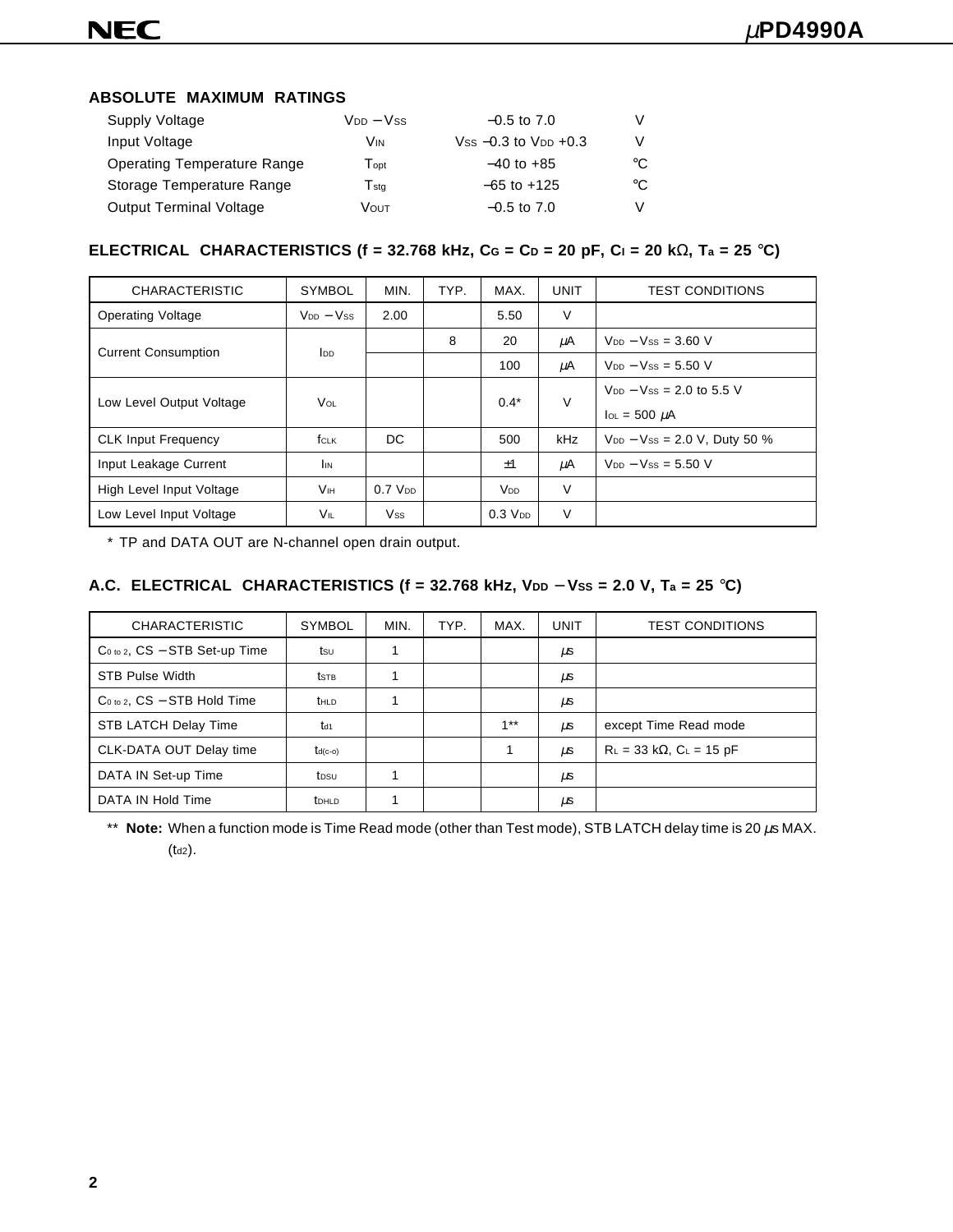NEC

µ**PD4990A**

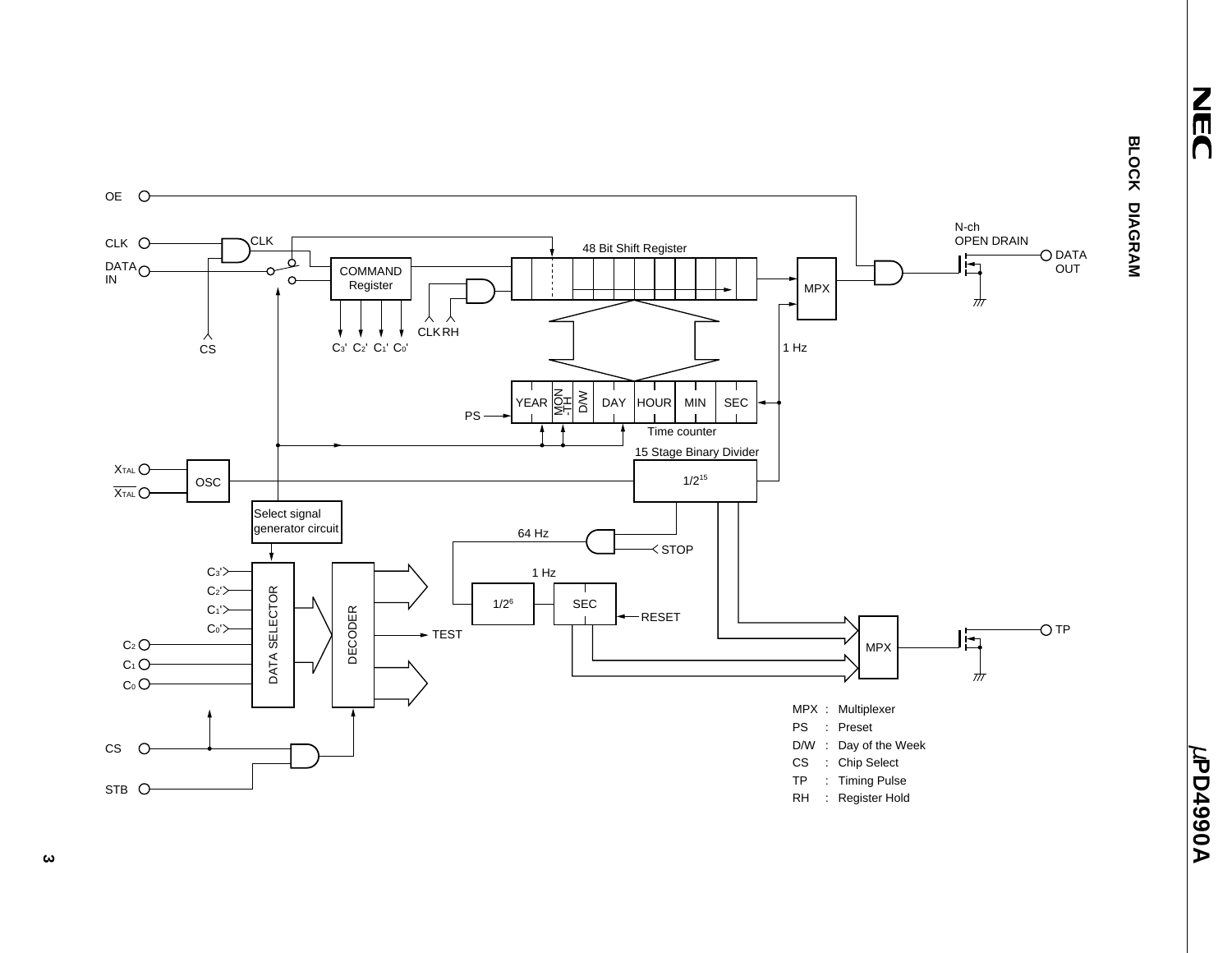### **FUNCTION SPECIFICATIONS**

- Crystal frequency (X tal osc.). ° 32.768 kHz
- Data

Data types are: second, minute, day, week, month, and year. Leap years, 31-day months, and months with 30 or less days are adjusted automatically. A 24-hour system is used and last two digits of Gregorian year are indicated. It is assumed that leap years are expressed by multiples of 4.

• Data format

Data is represented in BCD notation. Only months are represented in hexadecimal notation.

• Data input-output and Clock

Data is input/output synchronously with reference to the external clocks input from the CLK pin using the serial input/output system. (See Fig. 1.)

• Timing pulse output

Three frequencies, 64 Hz, 256 Hz, and 2 048 Hz, can be set with  $Co$ ,  $Co$  and  $Co$  pins. Using serial data input command, selective timing pulses (TPs) are 64 Hz, 256 Hz, 2 048 Hz, and 4 096 Hz and selective output intervals are 1, 10, 30, and 60 seconds.

• Function mode selection

A function mode can be selected by the inputs from  $C_0$ ,  $C_1$ , and  $C_2$ . Also a function mode can be selected through serial data input.  $(C_0 = C_1 = C_2 = V_{DD})$ Each command is latched with STB (strobe).

• Chip select

Connecting the CS pin to the ground level inhibits CLK and STB inputs.

• Data output inhibition

Connecting the OUT ENBL pin to the ground level sets the DATA OUT pin at high impedance.



#### **Figure 1.**

#### 52 Bit Shift Register

\* DATA of 52 Bit Shift Register appears on DATA OUT terminal from LSB of second.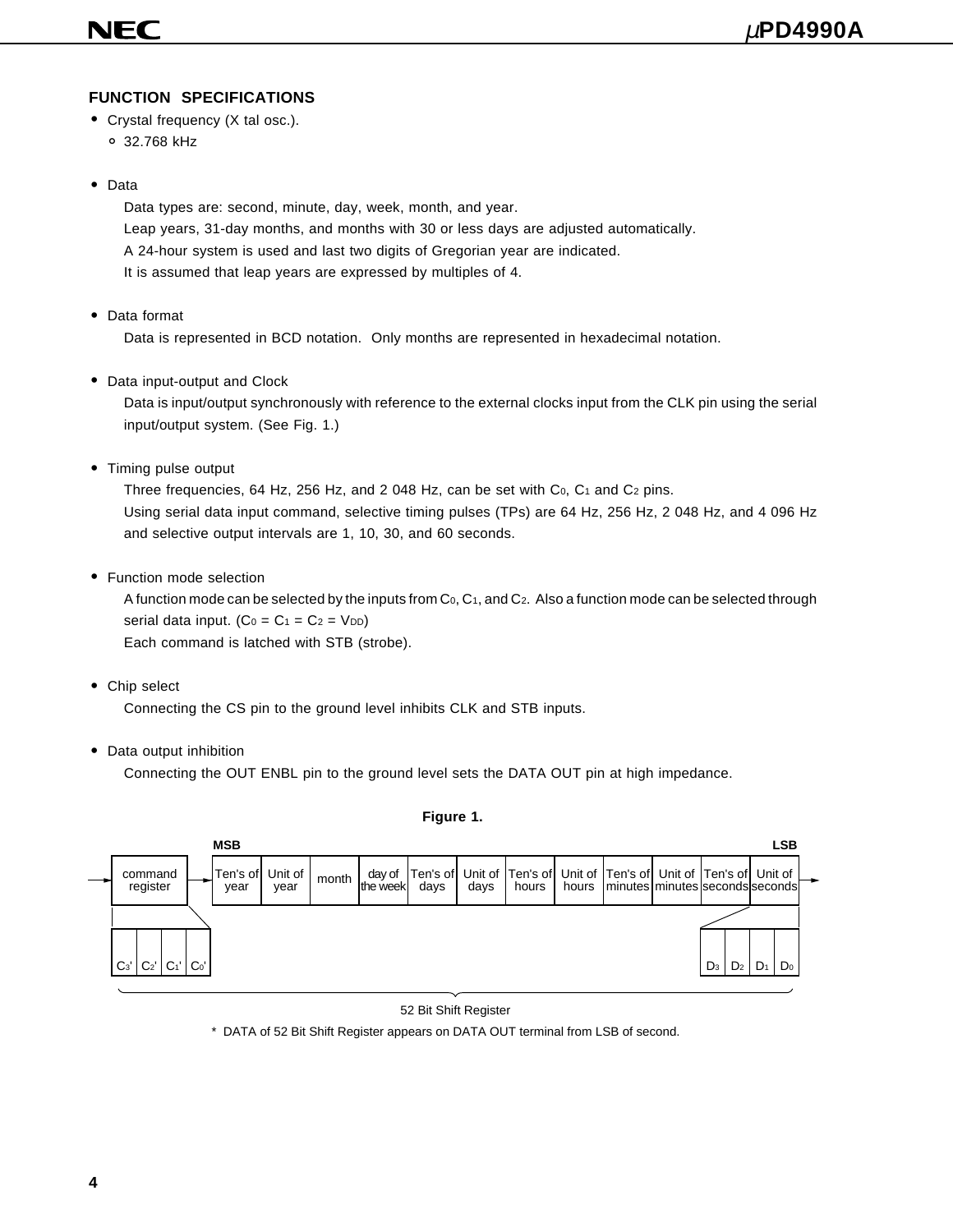#### **TERMINALS**

- Input terminals
	- DATA IN Data input of 40-/52-bit shift register<br>○ CLK Shift clock input of 40-/52-bit shift register
	- CLK Shift clock input of 40-/52-bit shift register<br>○ C<sub>0</sub>, C<sub>1</sub>, C<sub>2</sub> Command input (3 bit)
	- ° C0, C1, C2 Command input (3 bit)
	- STB Strobe input<br>○ CS Chip select in
	- CS Chip select input (Prohibits CLK & STB)<br>○ OUT ENBL Output control input (Makes the DATA C
	- Output control input (Makes the DATA OUT high impedance by inputting low level).
- Output terminals (N-channel Open Drain)
	- DATA OUT Data output of 40-/52-bit shift register<br>○ TP Timing pulse output
	- Timing pulse output
- Oscillation terminals
	- <sup>o</sup> X<sub>TAL</sub> **Oscillation inverter input (OSC IN)**<br>  $\overline{X_{TAL}}$  **Oscillation inverter output (OSC O**
	- Oscillation inverter output (OSC OUT)
- Power supply terminals
	- V<sub>DD</sub> Plus power supply<br>○ GND (Vss) Common line
	- Common line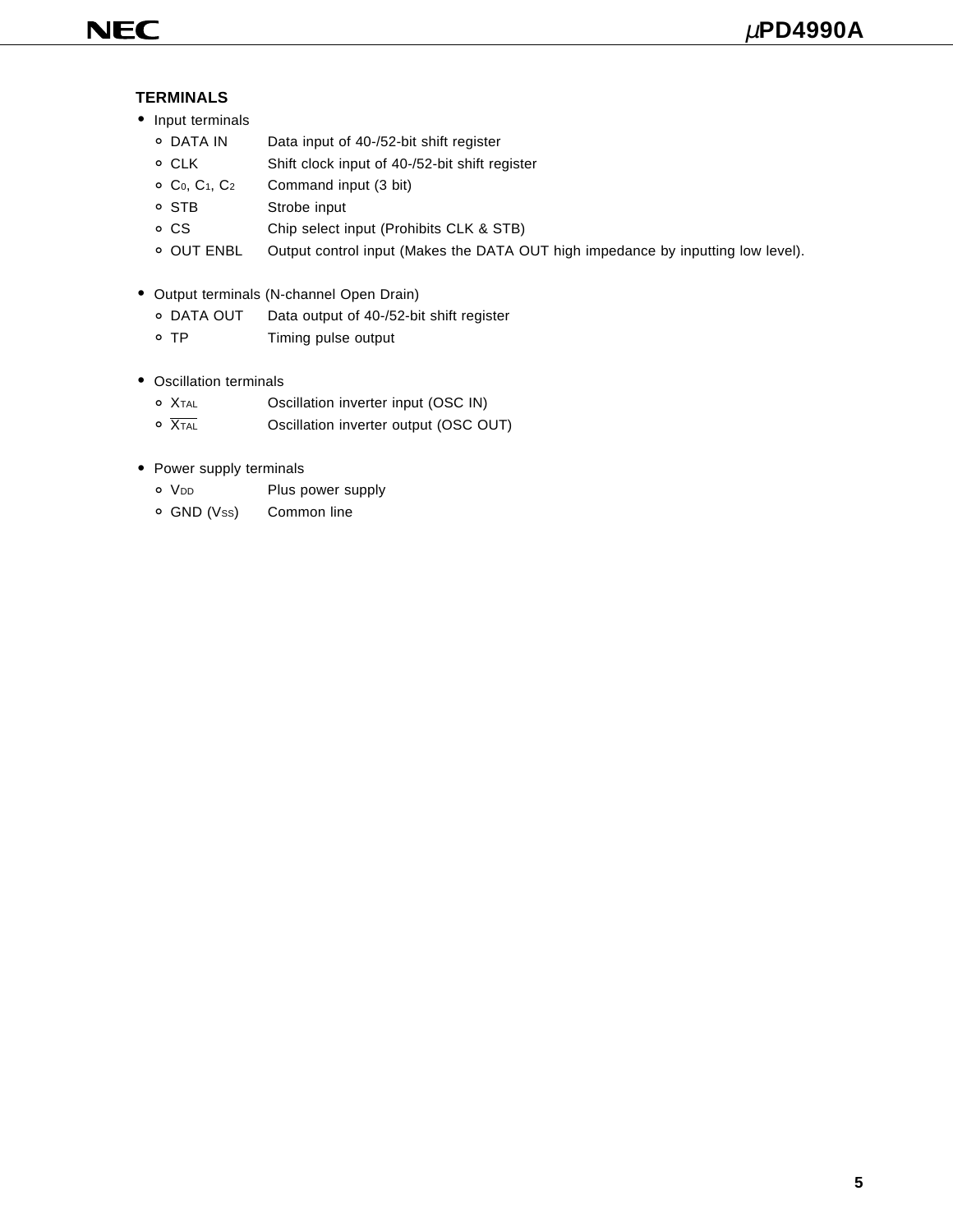#### **COMMAND SPECIFICATIONS**

° Commands input from C0, C1, and C2 pins (1 ...H, 0 ...L) Shift register 40 bit (The year function is ineffective.) (Operates as the existing  $\mu$ PD1990AC in other than test mode)

| C <sub>2</sub> | C <sub>1</sub> | Co       |                              | <b>FUNCTION</b>             |
|----------------|----------------|----------|------------------------------|-----------------------------|
| $\Omega$       | 0              | $\Omega$ | Register Hold                | DATA OUT = $1$ Hz           |
| $\Omega$       | $\Omega$       |          | <b>Register Shift</b>        | DATA OUT = $[LSB] = 0$ or 1 |
| $\Omega$       | 1              | $\Omega$ | Time Set & Counter Hold      | DATA OUT = $[LSB] = 0$ or 1 |
| $\Omega$       | 1              | 1        | Time Read                    | DATA OUT = $1$ Hz           |
| 1              | $\Omega$       | $\Omega$ | $TP = 64 Hz$                 |                             |
| 1              | $\Omega$       |          | $TP = 256 Hz$                |                             |
| 1              | 1              | $\Omega$ | $TP = 2048 Hz$               |                             |
|                |                |          | Serial command transfer mode |                             |

\* The test mode is cancelled by  $[C2, C1, C0] = [0, 0, 0]$  to  $[1, 1, 0]$ .

#### ° Serial data commands

Set [C<sub>2</sub>, C<sub>1</sub>, C<sub>0</sub>] = [1, 1, 1] at all time.

Shift register 52 bit (The year function is effective.)

| C <sub>3</sub> | C <sub>2</sub> | C <sub>1</sub> | Co <sup>'</sup> | <b>FUNCTION</b>                                  |                             |  |  |  |
|----------------|----------------|----------------|-----------------|--------------------------------------------------|-----------------------------|--|--|--|
| $\Omega$       | 0              | 0              | $\Omega$        | Register Hold                                    | DATA OUT = $1$ Hz           |  |  |  |
| 0              | 0              | 0              | 1               | <b>Register Shift</b>                            | DATA OUT = $[LSB] = 0$ or 1 |  |  |  |
| 0              | $\Omega$       | 1              | $\Omega$        | Time Set & Counter Hold                          | DATA OUT = $[LSB] = 0$ or 1 |  |  |  |
| $\Omega$       | $\Omega$       | 1              | 1               | <b>Time Read</b>                                 | DATA OUT = $1$ Hz           |  |  |  |
| 0              | 1              | $\Omega$       | $\Omega$        | $TP = 64 Hz$                                     |                             |  |  |  |
| $\Omega$       | 1              | 0              | 1               | $TP = 256 Hz$                                    |                             |  |  |  |
| 0              | 1              | 1              | $\Omega$        | $TP = 2048 Hz$                                   |                             |  |  |  |
| $\Omega$       | 1              | 1              | 1               | $TP = 4096 Hz$                                   |                             |  |  |  |
| 1              | 0              | 0              | $\Omega$        | $TP = 1$ s interval set (counter reset & start)  |                             |  |  |  |
| 1              | $\Omega$       | 0              | 1               | $TP = 10$ s interval set (counter reset & start) |                             |  |  |  |
| 1              | $\Omega$       | 1              | $\Omega$        | $TP = 30$ s interval set (counter reset & start) |                             |  |  |  |
| 1              | 0              | 1              | 1               | $TP = 60$ s interval set (counter reset & start) |                             |  |  |  |
| 1              | 1              | $\Omega$       | $\Omega$        | Interval Output Flag Reset                       |                             |  |  |  |
| 1              | 1              | $\Omega$       | 1               | Interval Timer Clock Run                         |                             |  |  |  |
| 1              | 1              | 1              | $\Omega$        | Interval Timer Clock Stop                        |                             |  |  |  |
| 1              | 1              | 1              | 1               | <b>TEST MODE SET</b>                             |                             |  |  |  |

When serial data commands are used,  $Co$ ,  $Co$ , and  $Co$  pins should be connected VDD pin.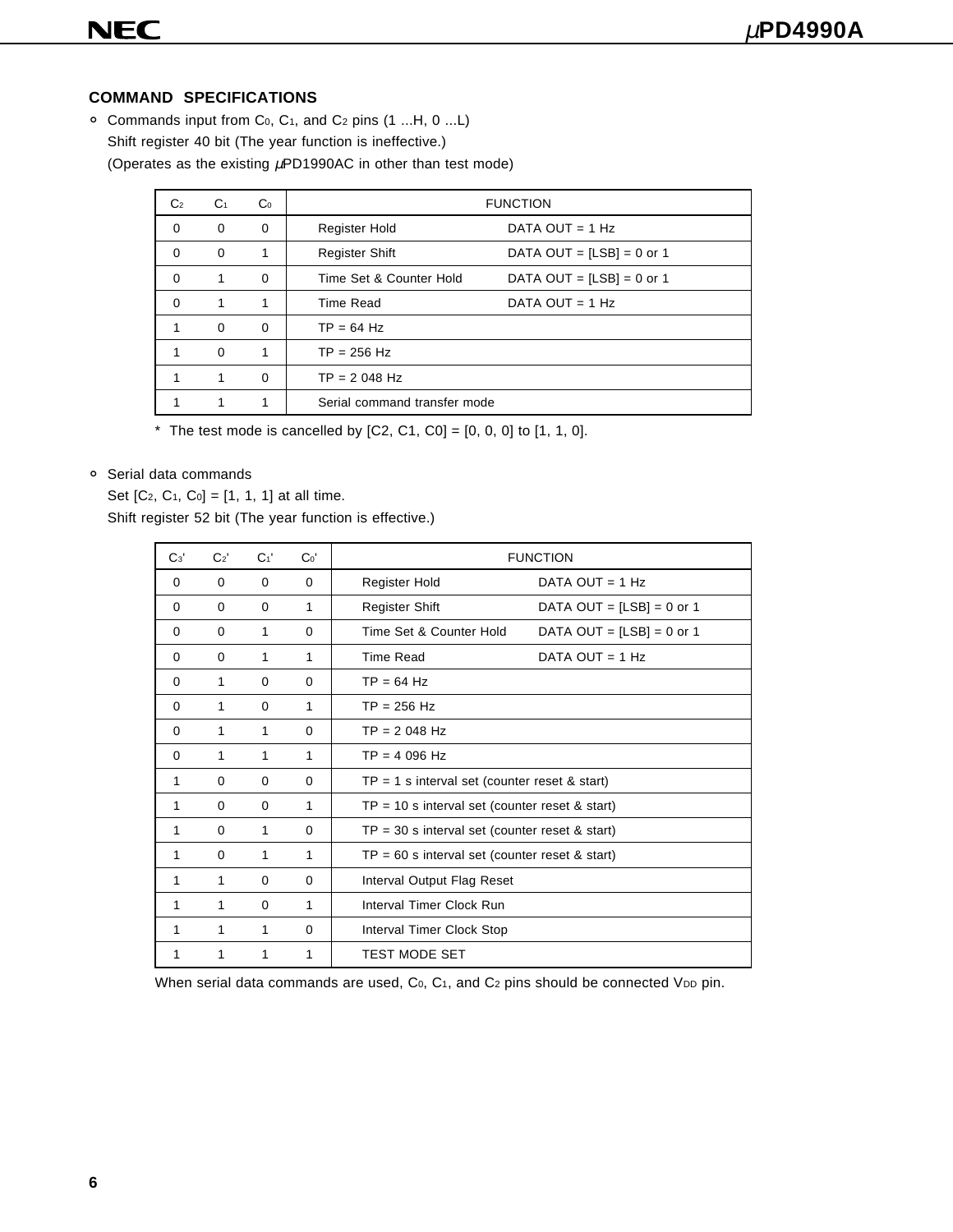- Command input
	- (1) 3-bit binary code input:  $C_2$ ,  $C_1$ ,  $C_0$
	- (2) 4-bit serial transfer command input: C3', C2', C1', C0'

#### • Number of commands

|                  | $C_2, C_1, C_0$ | $C'$ <sub>3</sub> , $C'$ <sub>2</sub> , $C'$ <sub>1</sub> , $C'$ <sub>0</sub> |
|------------------|-----------------|-------------------------------------------------------------------------------|
| Register control |                 |                                                                               |
| TP select        |                 |                                                                               |
| TP control       |                 |                                                                               |
| Test mode set    |                 |                                                                               |

- Commands (C<sub>3</sub>', C<sub>2</sub>', C<sub>1</sub>', C<sub>0</sub>' commands are made effective only when  $[C_2, C_1, C_0] = [1, 1, 1].$ 
	- (1) Register control  $[C_2, C_1, C_0] / [C_3, C_2, C_1, C_0']$ 
		- ° **Register Hold Mode** [0, 0, 0] / [0, 0, 0, 0]
			- $[C_2, C_1, C_0]$

The 40-bit shift register is held. The year function is ineffective.

[C3', C2', C1', C0']

The 48-bit shift register is held.

The command register is not held.

\* The DATA OUT output frequency is 1 Hz.

° **Register Shift Mode** [0, 0, 1] / [0, 0, 0, 1]

 $[C_2, C_1, C_0]$ 

The 40-bit shift register data can be shifted. The year function is ineffective.

[C3', C2', C1', C0']

Data in 52-bit shift registers (including command registers) can be shifted. For command register, data can be always shifted using the serial command transfer mode.

\* The DATA OUT output is LSB data from the shift register.

- ° **Time Set and Counter Hold Mode** [0, 1, 0] / [0, 0, 1, 0]
	- [C2, C1, C0]

Data is transferred from the 40-bit shift register to the time counter. The year function is ineffective. [C3', C2', C1', C0']

Data is transferred from the 48-bit shift register to the time counter.

\* This command is used to reset the last 10-15 of 15 Stage Binary Divider and holds the time counter. 15 Stage Binary Divider resetting and time counter release are executed by the following:

```
[C2, C1, C0] = [0, 0, 0] [0, 0, 1] [0, 1, 1] [C3', C2', C1', C0'] = [0, 0, 0, 0] [0, 0, 0, 1] [0, 0, 1, 1]The time setting accuracy is \pm 15.625 ms.
```
The DATA OUT pin outputs LSB data (0 or 1) from the shift register.

After this command is executed, the 40-/48-bit shift register is held and data cannot be shifted.

#### ° **Time Read Mode** [0, 1, 1] / [0, 0, 1, 1]

 $[C_2, C_1, C_0]$ 

Data is transferred from the time-counter to the 40-bit shift register. The year function is ineffective. [C3', C2', C1', C0']

Data is transferred from the time counter to the 48-bit shift register.

\* The DATA OUT pin output is a 1 Hz frequency.

After this command is executed, the 40-/48-bit shift register is held and data cannot be shifted.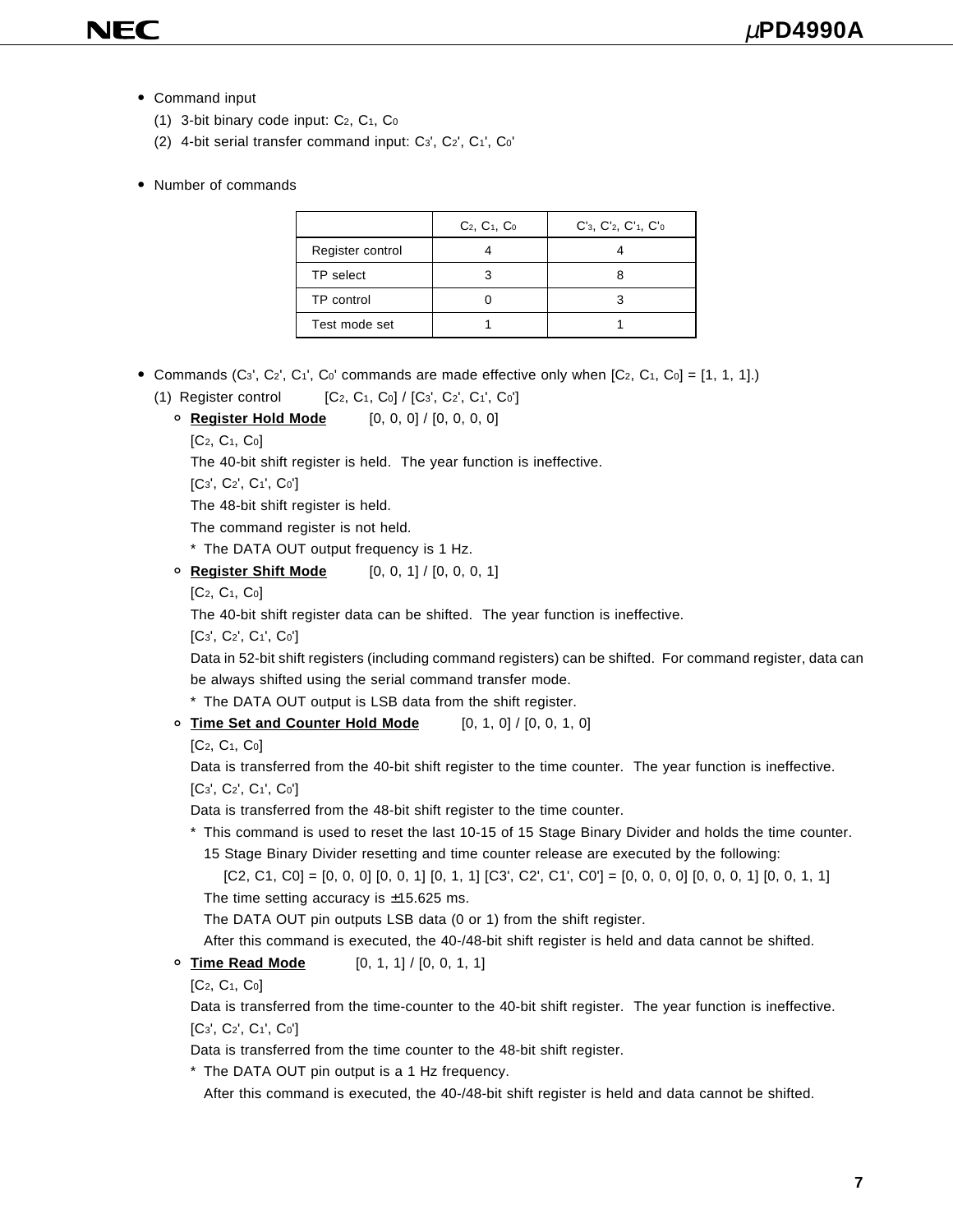# NEC

- (2) TP selection and control  $[C_2, C_1, C_0] / [C_3', C_2', C_1', C_0']$ • **TP = 64 Hz** Set Mode [1, 0, 0] / [0, 1, 0, 0] 64 Hz (50 % duty) is output to the TP pin. [C<sub>2</sub>, C<sub>1</sub>, C<sub>0</sub>]: The year function is ineffective and the interval timer stops. • **TP = 256 Hz** Set Mode [1, 0, 1] / [0, 1, 0, 1] 256 Hz (50 % duty) is output to the TP pin. [C<sub>2</sub>, C<sub>1</sub>, C<sub>0</sub>]: The year function is ineffective and the interval timer stops. • **TP = 2 048 Hz** Set Mode [1, 1, 0] / [0, 1, 1, 0] 2 048 Hz (50 % duty) is output to the TP pin. [C<sub>2</sub>, C<sub>1</sub>, C<sub>0</sub>]: The year function is ineffective and the interval timer stops. Modes permitted only for serial commands  $[C_3, C_2, C_1, C_0]$ • **TP = 4 098 Hz** Set Mode [0, 1, 1, 1] 4 098 Hz (50 % duty) is output to the TP pin. The interval timer stops. • **TP = 1-second** Interval Set Mode (counter reset & start) [1, 0, 0, 0] A 1-second interval signal is output to the TP pin. • **TP = 10-second** Interval Set Mode (counter reset & start) [1, 0, 0, 1] A 10-second interval signal is output to the TP pin. • **TP = 30-second** Interval Set Mode (counter reset & start) [1, 0, 1, 0] A 30-second interval signal is output to the TP pin. • **TP = 60-second** Interval Set Mode (counter reset & start) [1, 0, 1, 1] A 60-second interval signal is output to the TP pin. • **Interval Output Flag Reset** [1, 1, 0, 0] The interval signal output to the TP pin is reset. The interval timer counter continue the operation. • **Interval Timer Clock Run** [1, 1, 0, 1] The timer for outputting interval signals is reset then started. • **Interval Timer Clock Stop** [1, 1, 1, 0] The timer for outputting interval signals stops. The output status does not change. (3) Serial command transfer mode setting Set [C<sub>2</sub>, C<sub>1</sub>, C<sub>0</sub>] = [1, 1, 1] (4) Test mode setting Set [C<sub>2</sub>, C<sub>1</sub>, C<sub>0</sub>] = [1, 1, 1] [C<sub>3</sub>', C<sub>2</sub>', C<sub>1</sub>', C<sub>0</sub>'] = [1, 1, 1, 1]  $\circ$  3-bit parallel command setting mode  $[C_2, C_1, C_0]$ The year function is ineffective when commands are input through  $C_2$ ,  $C_1$ , and  $C_0$  pins. Generally, February involves 28 days. The 29th day can be set optionally. The next day of the February 29th can be set the March 1st automatically. The interval timer is in the halt state. \* The test mode is cancelled by  $[C_2, C_1, C_0] = [0, 0, 0]$  to  $[1, 1, 0]$ . ° Serial command transfer mode [C3', C2', C1', C0'] If a strobe signal is input with  $C_2$ ,  $C_1$ , and  $C_0$  pins set at the V<sub>DD</sub> level ([1, 1, 1]), the contents of the serial command register ([C<sub>3</sub>', C<sub>2</sub>', C<sub>1</sub>', C<sub>0</sub>']) are received as a command; the year function is effective.
	- $*$  The test mode is cancelled by  $[C_3, C_2, C_1, C_0]$ 
		- $= [0, 0, 0]$
		- = [0, 1, 0, 0] to [1, 1, 1, 0]

In this mode, the serial command register is not held with the Register Hold command. Accordingly, the serial command can be executed irrespective of the mode if the CS pin is active.

The year function is effective in the serial command transfer mode.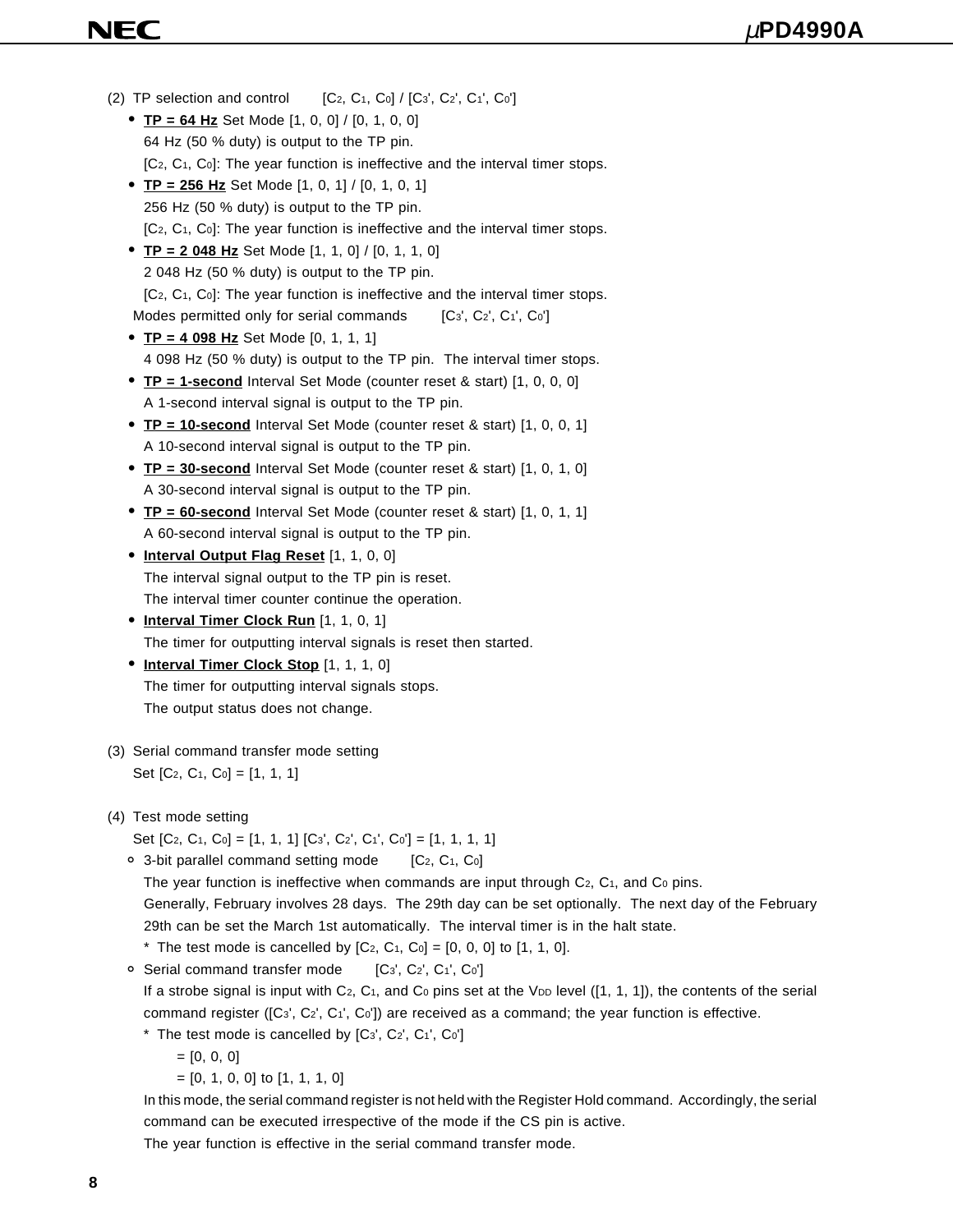° Interval output function

An interrupt signal can be output by selecting an output from TP.

Interrupt signals are output repeatedly at specified intervals until their output is suppressed by a command. Only output flags can be reset to operate the timer continuously.





The interval signal waveform is rectangular (50 % duty) if not reset.

The interval timer is independent of the Timer Counter, so it is not affected by the resetting of the current time timer.



The interval timer accuracy is  $\pm$ 15.625 ms.

\* The interval timer counter is reset by [1, 0, 0, 0] through [1, 0, 1, 1].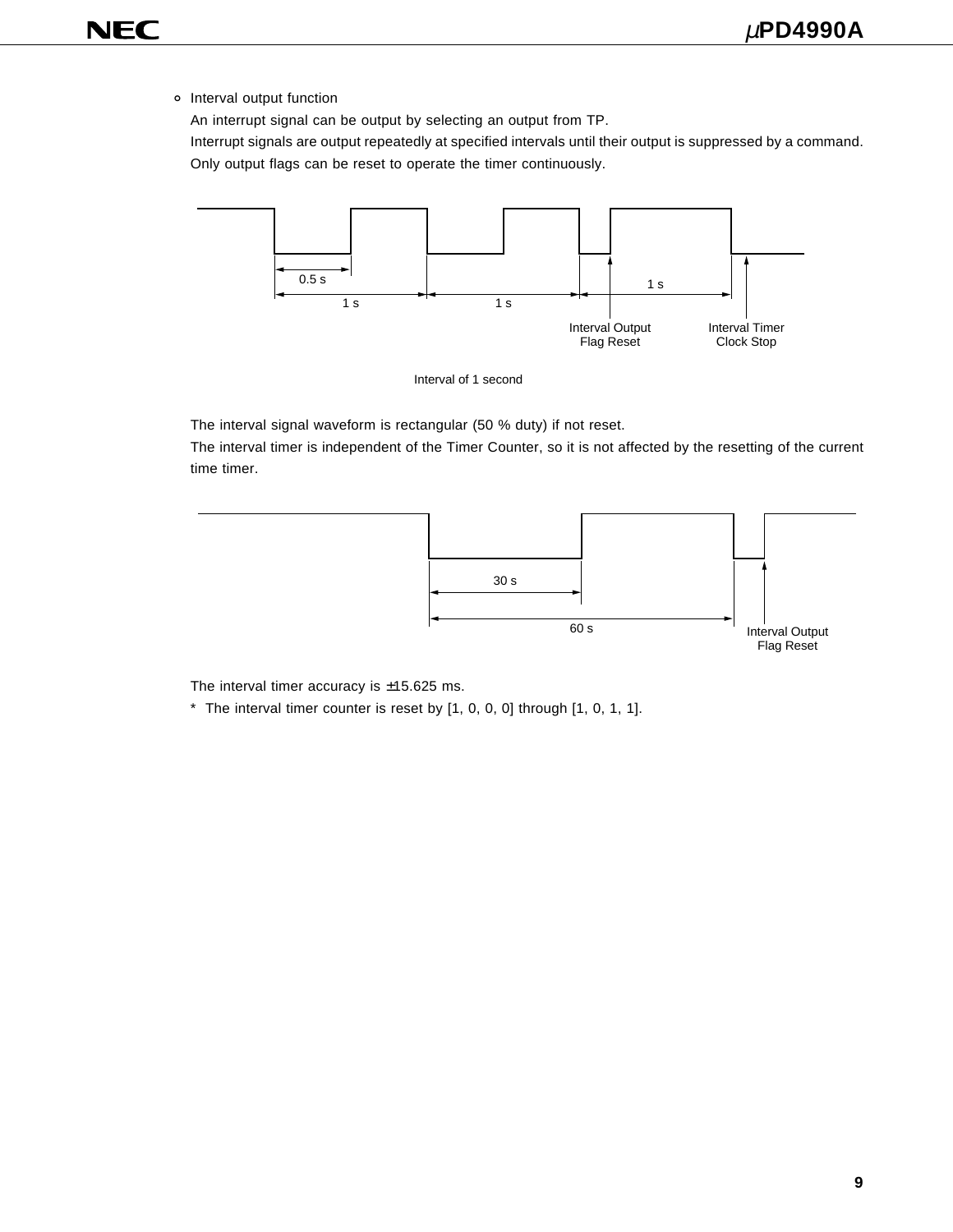- **NEC** 
	- ° Test mode

In the test mode, data is output to the DATA OUT pin regardless of whether data has been input to OUT ENBL.

There are two different test modes depending on the OUT ENBL data.

(1) Test mode 1 (OUT  $ENBL = 0$ )

8 192 Hz signals are set parallel in the counters for year, month, week, day, time, minute, and second. There is no carry from these counters.



(2) Test mode 2 (OUT  $ENBL = 1$ )

A 8 192 Hz signal is input to the second counter instead of the 1 Hz signal. There is carry from counters.



Outputs from DATA OUT and TP OUT pins in different function modes are listed below.

| <b>MODE</b>           | DATA OUT              | ТP      | Others                                  |                                |
|-----------------------|-----------------------|---------|-----------------------------------------|--------------------------------|
| <b>REGISTER HOLD</b>  | 1 Hz                  | 64 Hz   | By this command, TEST MODE is released. |                                |
| <b>REGISTER SHIFT</b> | LSB of shift register | 32 Hz   |                                         | 8 192 Hz input to time counter |
| <b>TIME SET</b>       | LSB of shift register | L Level | Test mode                               |                                |
| TIME READ             | 1 Hz                  | 32 Hz   |                                         | 8 192 Hz input to time counter |

When the REGISTER HOLD command cancels the test mode, 64 Hz is output to the TP pin.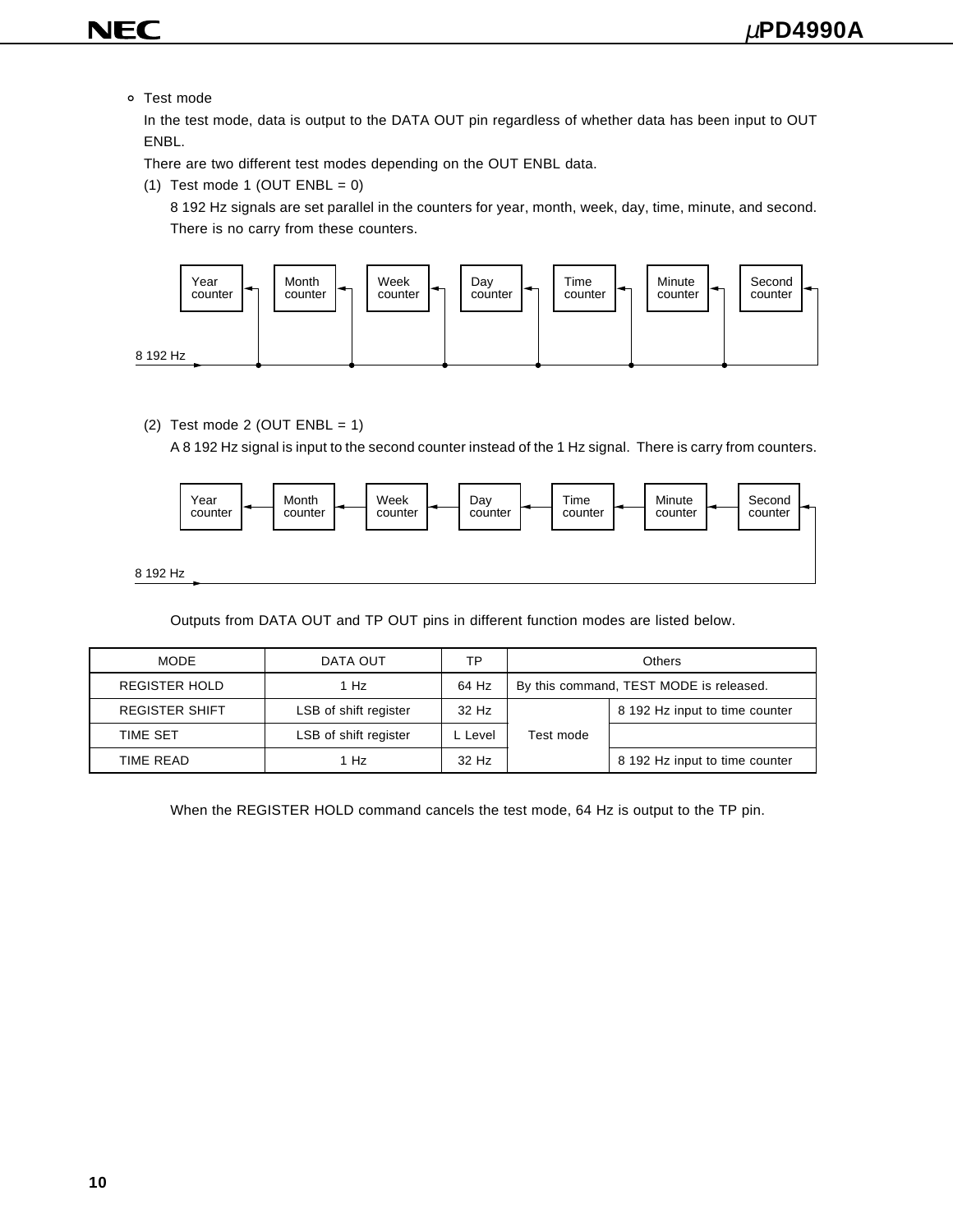#### **TIMING DIAGRAM FOR SETTING COMMANDS (C0', C1', C2', C3')**



 $V_{DD} - V_{SS} = 2.0 \text{ V}$  to to  $= 1 \mu s \text{ MIN.}$  $t$ DHLD = 1  $\mu$ s MIN. thld = 1  $\mu$ s MIN. tSTB = 1  $\mu$ S MIN.  $t_{d1}$  = 1  $\mu$ s MAX. (Other than time read mode)  $t_{d2}$  = 20  $\mu$ s MAX. (Time read mode)

**Note:** Command (C<sub>2</sub>, C<sub>1</sub>, C<sub>0</sub>) is set to (1, 1, 1)

 $CS = "H"$ 

A mode is latched by STB and held until another mode in the same group is set.

**Figure 2.**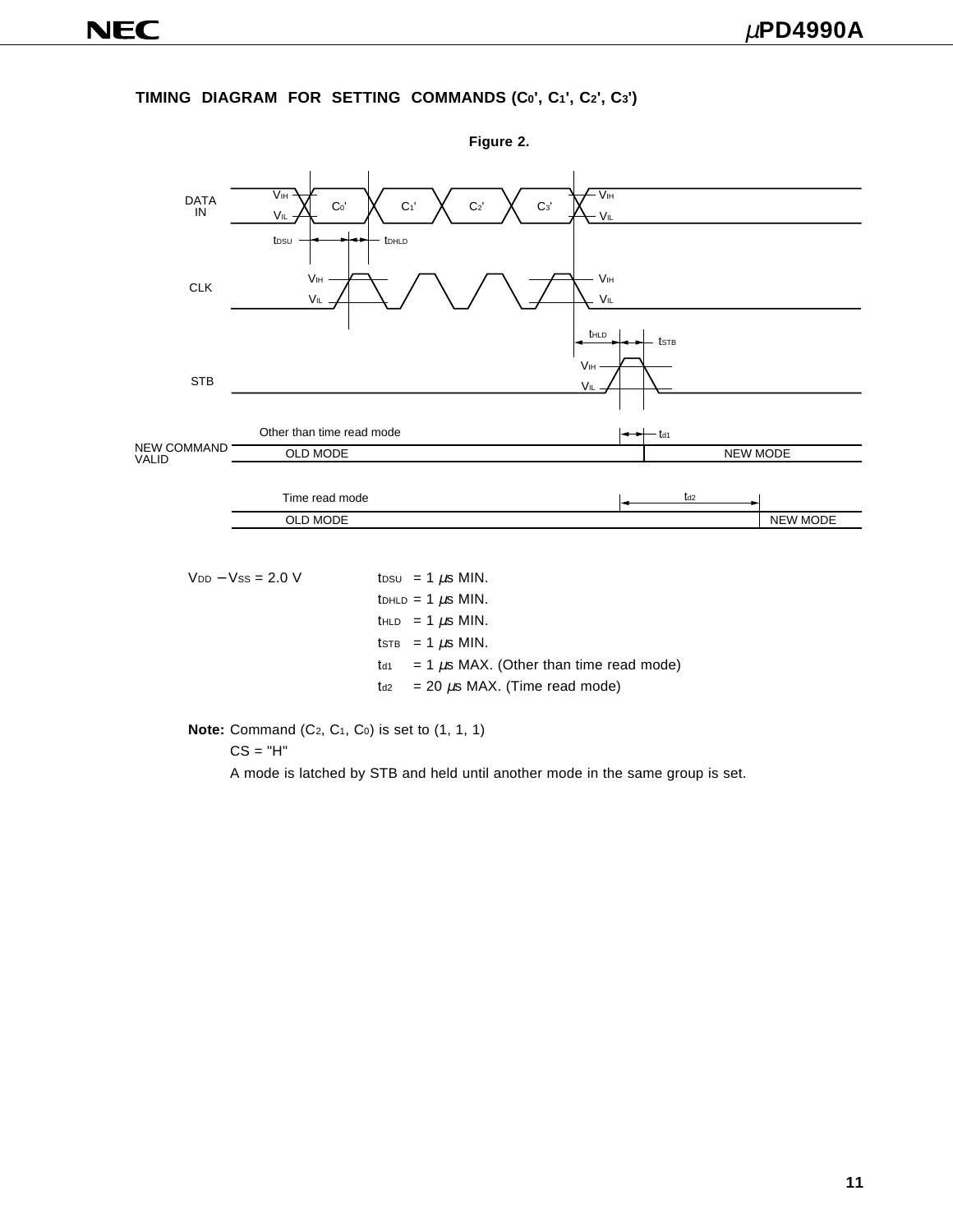#### **TIMING DIAGRAM FOR SETTING COMMANDS (C0, C1, C2)**



**Figure 3.**

**Note:** A mode is latched by STB and held until another mode in the same group is set.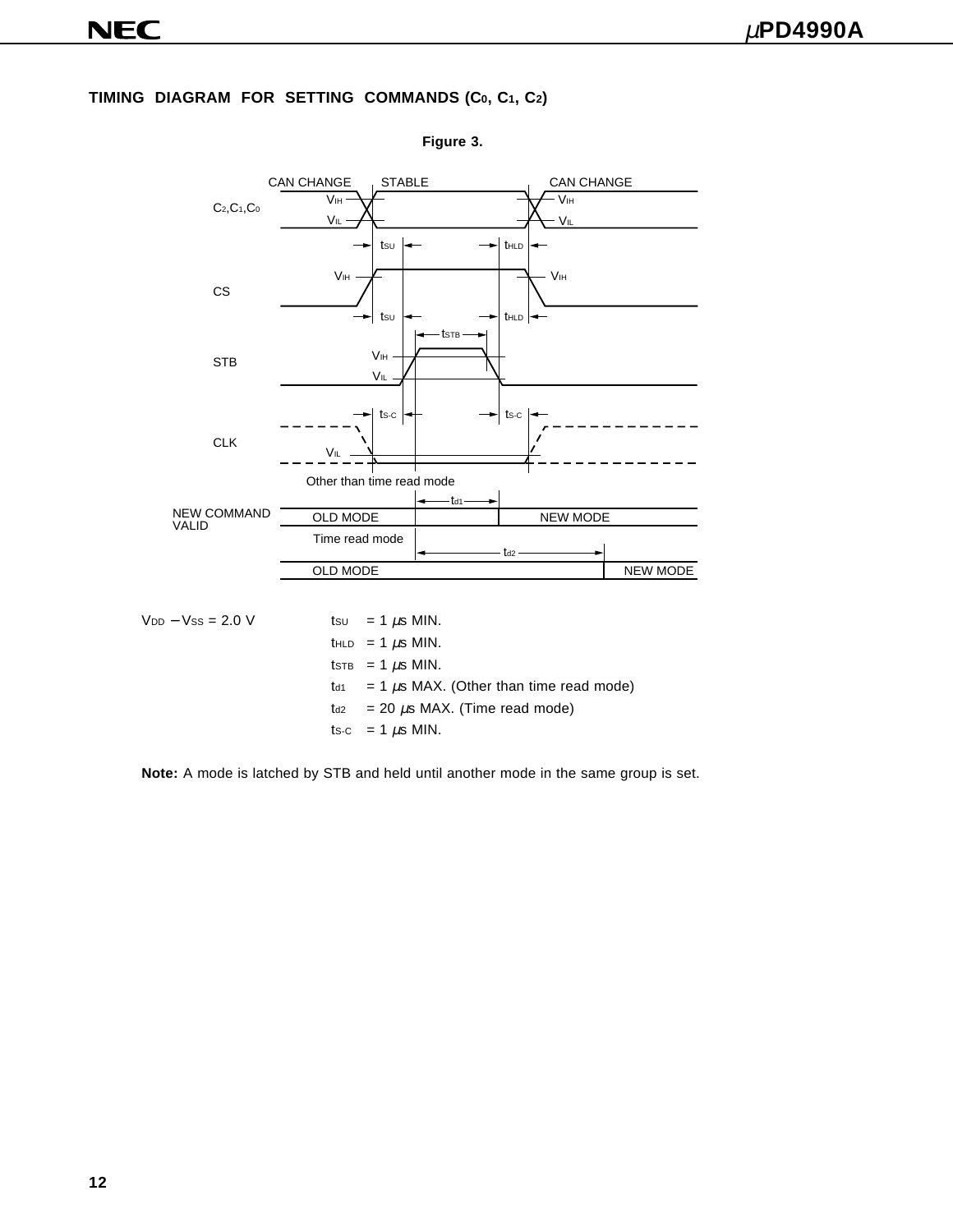**DATA INPUT/OUTPUT TIMING DIAGRAM**



**Figure 4.**

**Note:** Reading-in timing of CPU (Trailing edge of CLK).

#### **TIMING DIAGRAM OF DATA INPUT AND OUTPUT**



**Figure 5.**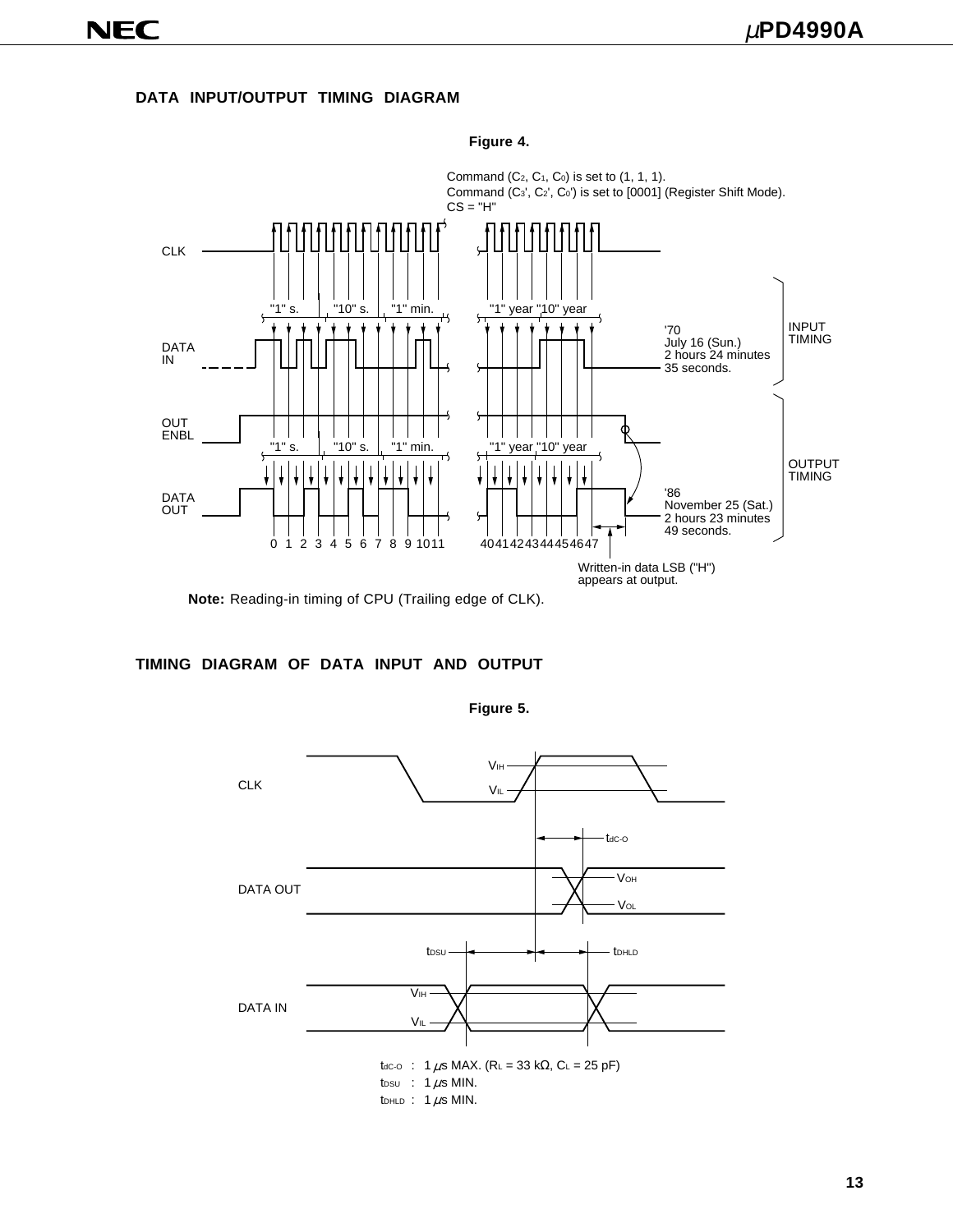#### **POWER SUPPLY CIRCUIT**

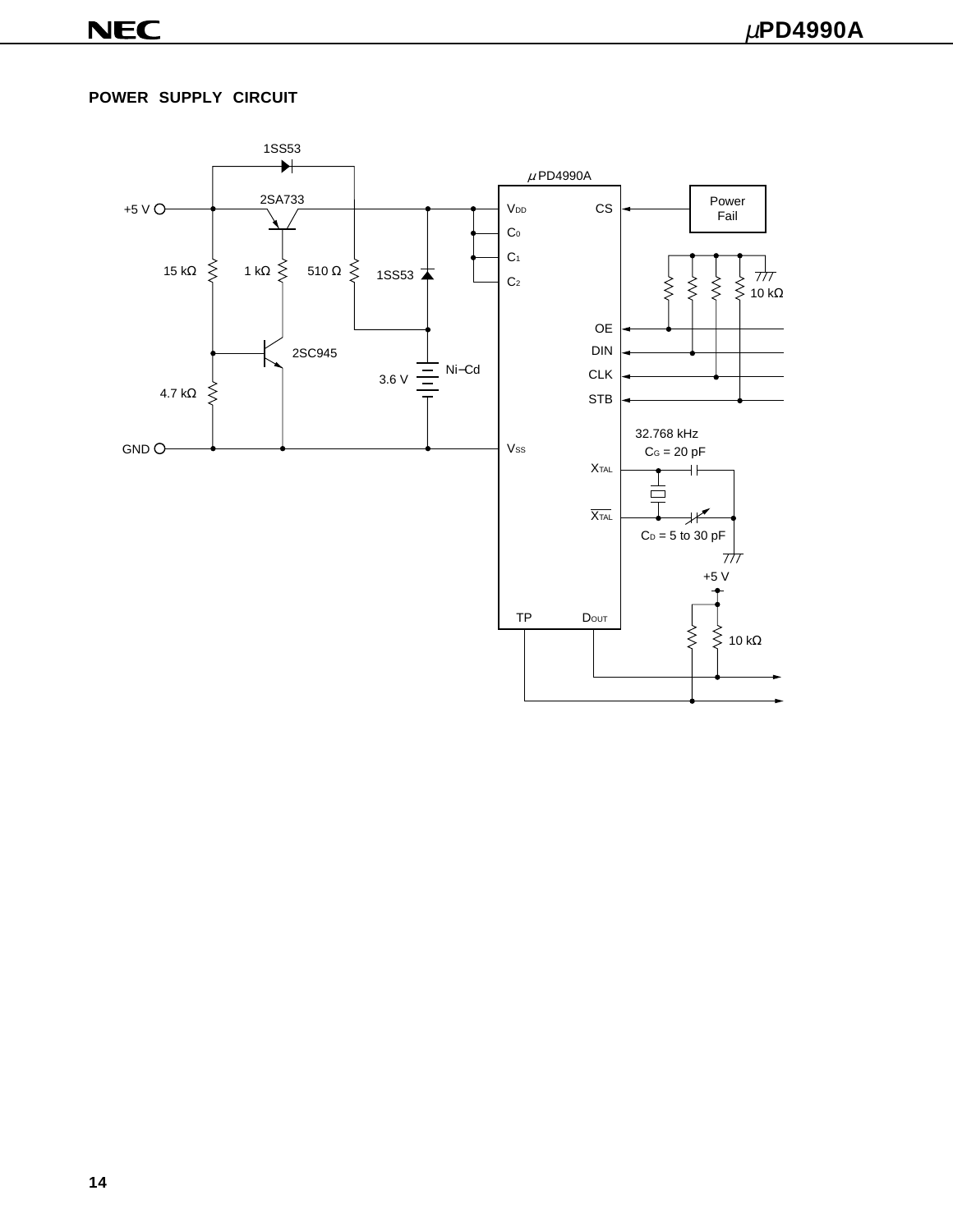#### **APPLICATION**

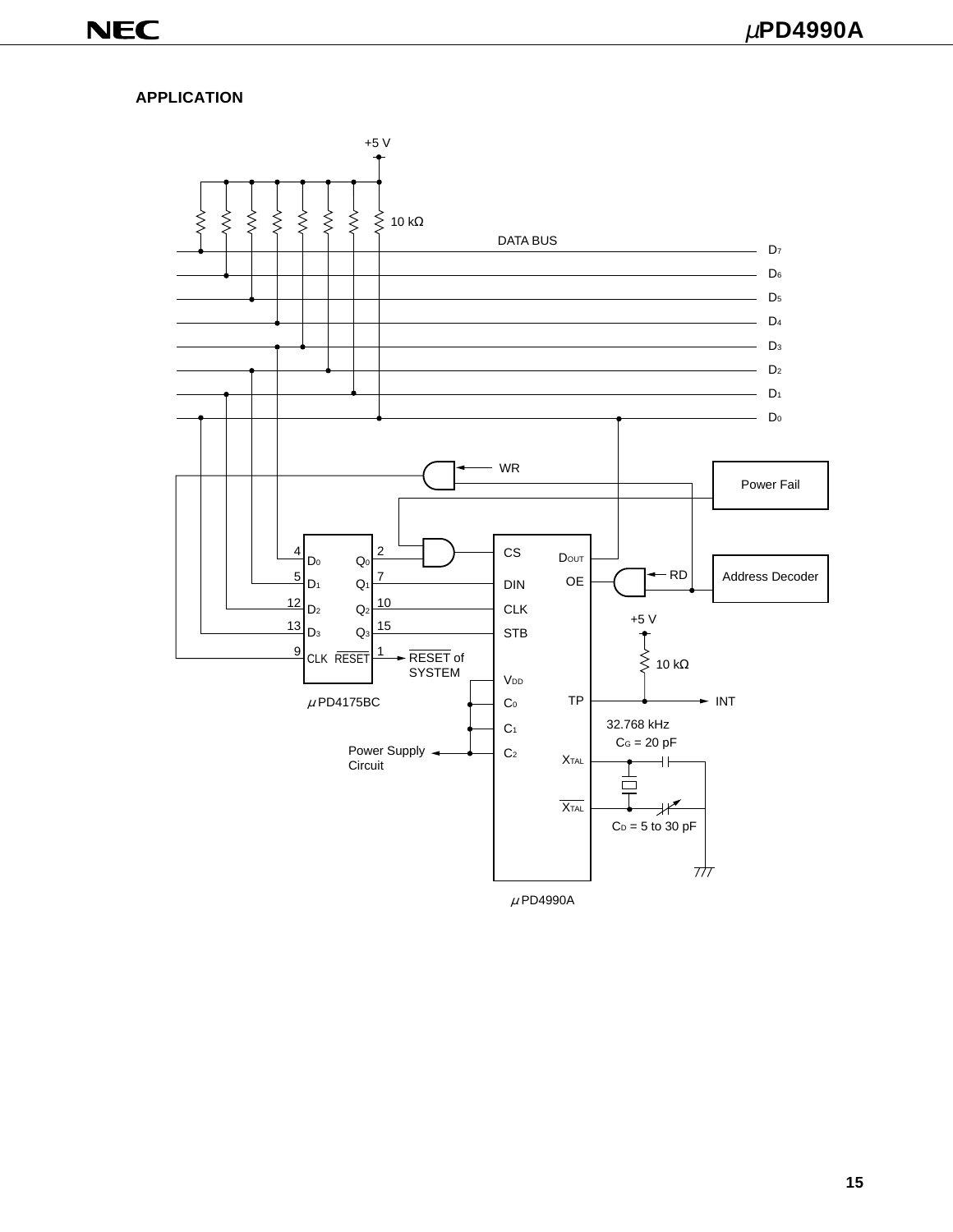# **14PIN PLASTIC DIP (300 mil)**







- 1) Each lead centerline is located within 0.25 mm (0.01 inch) of its true position (T.P.) at maximum material condition.
- 2) Item "K" to center of leads when formed parallel.

| <b>NOTES</b>                                                     | <b>ITEM</b> | <b>MILLIMETERS</b>     | <b>INCHES</b>                     |
|------------------------------------------------------------------|-------------|------------------------|-----------------------------------|
| 1) Each lead centerline is located within 0.25 mm (0.01 inch) of | A           | 20.32 MAX.             | 0.800 MAX.                        |
| its true position (T.P.) at maximum material condition.          | в           | 2.54 MAX.              | $0.100$ MAX.                      |
|                                                                  | С           | $2.54$ (T.P.)          | $0.100$ (T.P.)                    |
| 2) Item "K" to center of leads when formed parallel.             | D           | $0.50 \pm 0.10$        | $0.020^{+0.004}_{-0.005}$         |
|                                                                  | F           | 1.2 MIN.               | 0.047 MIN.                        |
|                                                                  | G           | $3.5 \pm 0.3$          | $0.138 \pm 0.012$<br>$0.020$ MIN. |
|                                                                  | н           | 0.51 MIN.              |                                   |
|                                                                  |             | 4.31 MAX.              | 0.170 MAX.                        |
|                                                                  | J           | 5.08 MAX.              | 0.200 MAX.                        |
|                                                                  | Κ           | $7.62$ (T.P.)          | $0.300$ (T.P.)                    |
|                                                                  |             | 6.4                    | 0.252                             |
|                                                                  | M           | $0.25_{-0.05}^{+0.10}$ | $0.010_{-0.003}^{+0.004}$         |
|                                                                  | N           | 0.25                   | 0.01                              |
|                                                                  | R           | $0 - 15^\circ$         | $0 - 15^\circ$                    |
|                                                                  |             |                        | P14C-100-300A.C-1                 |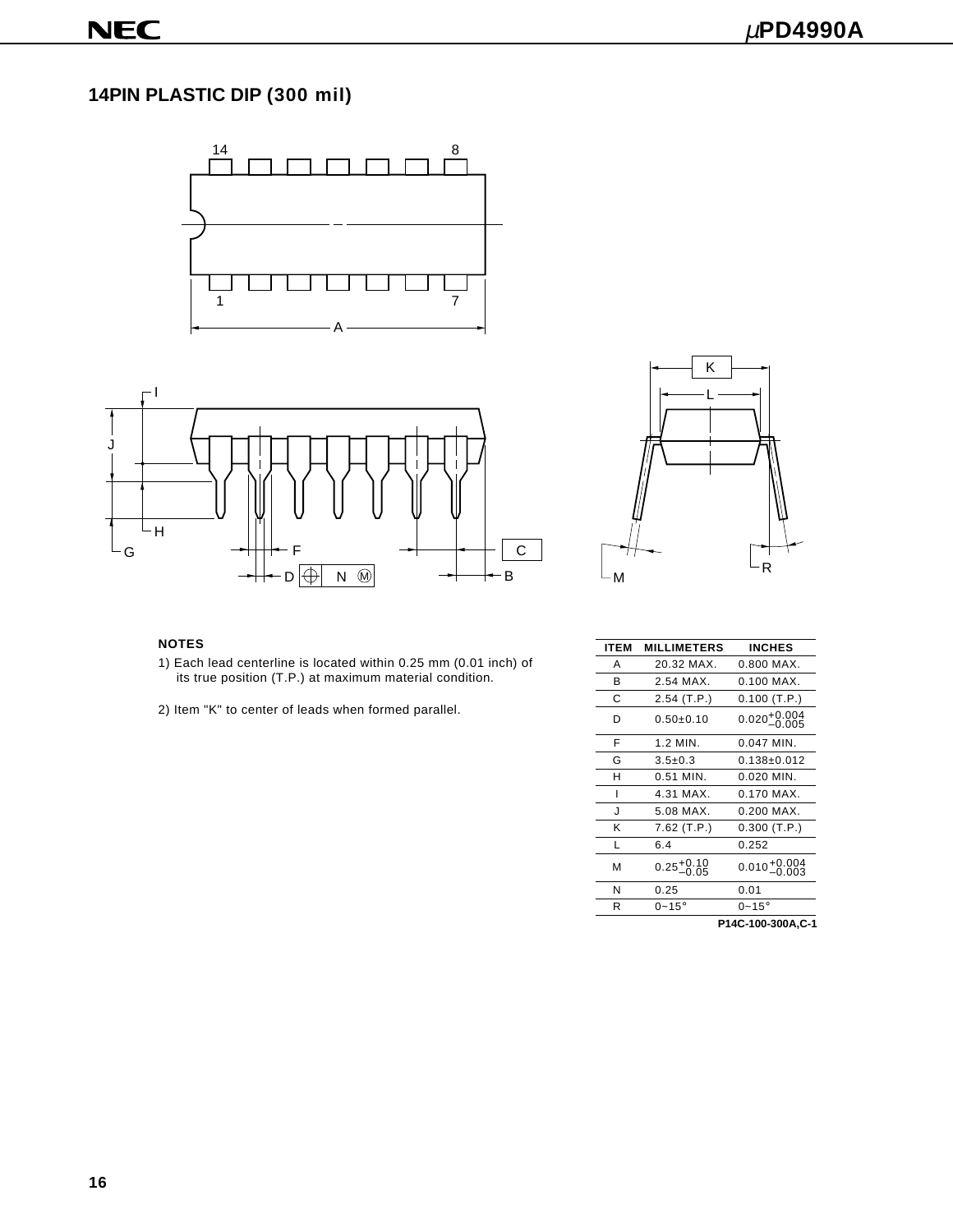# **16 PIN PLASTIC SOP (300 mil)**



detail of lead end





#### **NOTE**

Each lead centerline is located within 0.12 mm (0.005 inch) of its true position (T.P.) at maximum material condition.

| <b>ITEM</b> | <b>MILLIMETERS</b>          | INCHES                                |
|-------------|-----------------------------|---------------------------------------|
| А           | 10.46 MAX.                  | $0.412$ MAX.                          |
| B           | 0.78 MAX.                   | $0.031$ MAX.                          |
| C           | 1.27 $(T.P.)$               | $0.050$ (T.P.)                        |
| D           | $0.40^{+0.10}_{-0.05}$      | $0.016^{+0.004}_{-0.003}$             |
| F           | $0.1 + 0.1$                 | $0.004 \pm 0.004$                     |
| F           | $1.8$ MAX.                  | 0.071 MAX.                            |
| G           | 1.55                        | 0.061                                 |
| н           | $7.7 \pm 0.3$               | $0.303 \pm 0.012$                     |
|             | 5.6                         | 0.220                                 |
| ۱.          | 1.1                         | 0.043                                 |
| ĸ           | $0.20^{+0.10}_{-0.05}$      | $0.008^{+0.004}_{-0.002}$             |
| L           | $0.6 + 0.2$                 | 0.024 <sup>+0.008</sup>               |
| м           | 0.12                        | 0.005                                 |
| N           | 0.10                        | 0.004                                 |
| P           | $3^\circ$ + $7^\circ_\circ$ | $3^{\circ}$ $^{+7\circ}_{-3^{\circ}}$ |
|             |                             | P16GM-50-300B-4                       |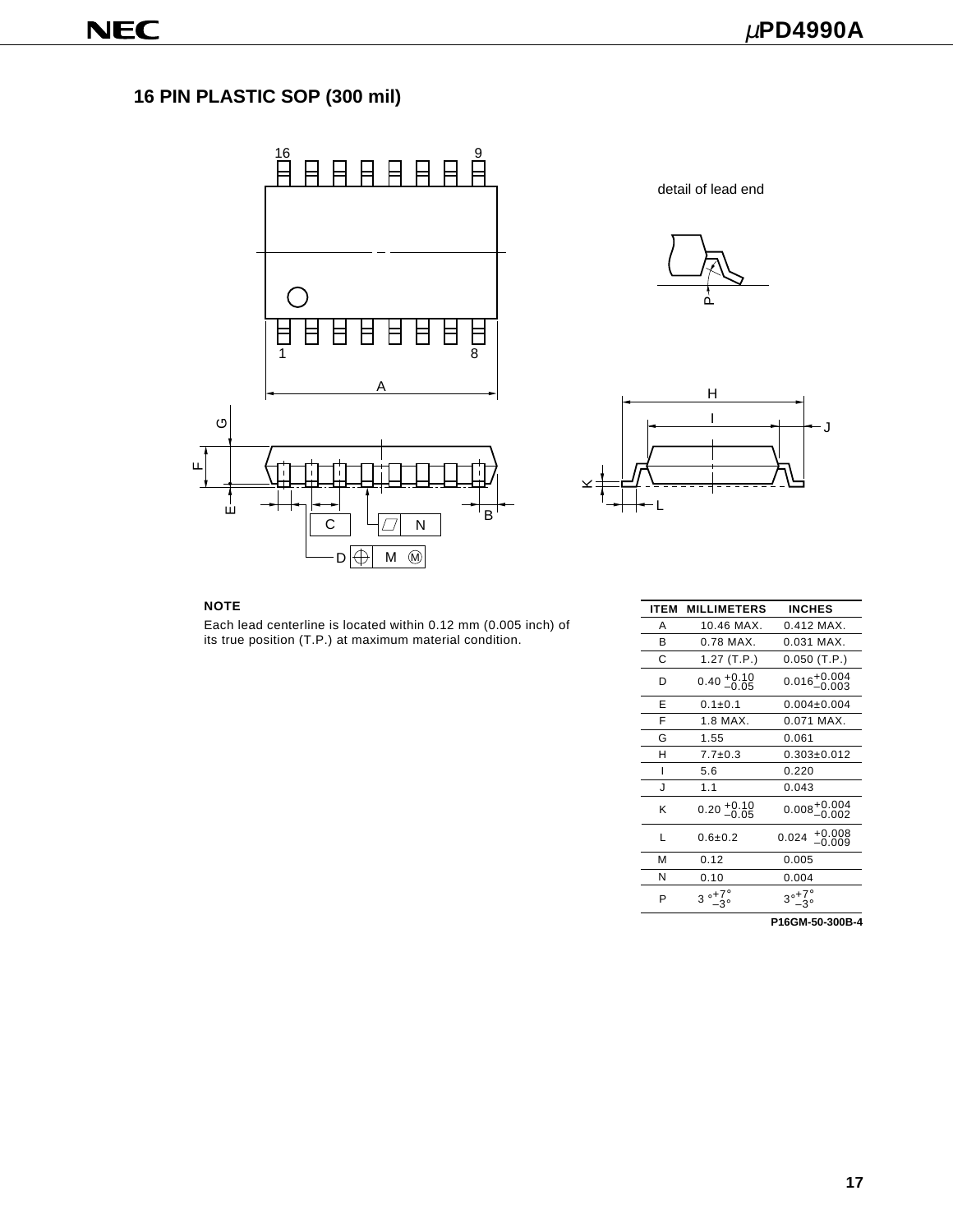**[MEMO]**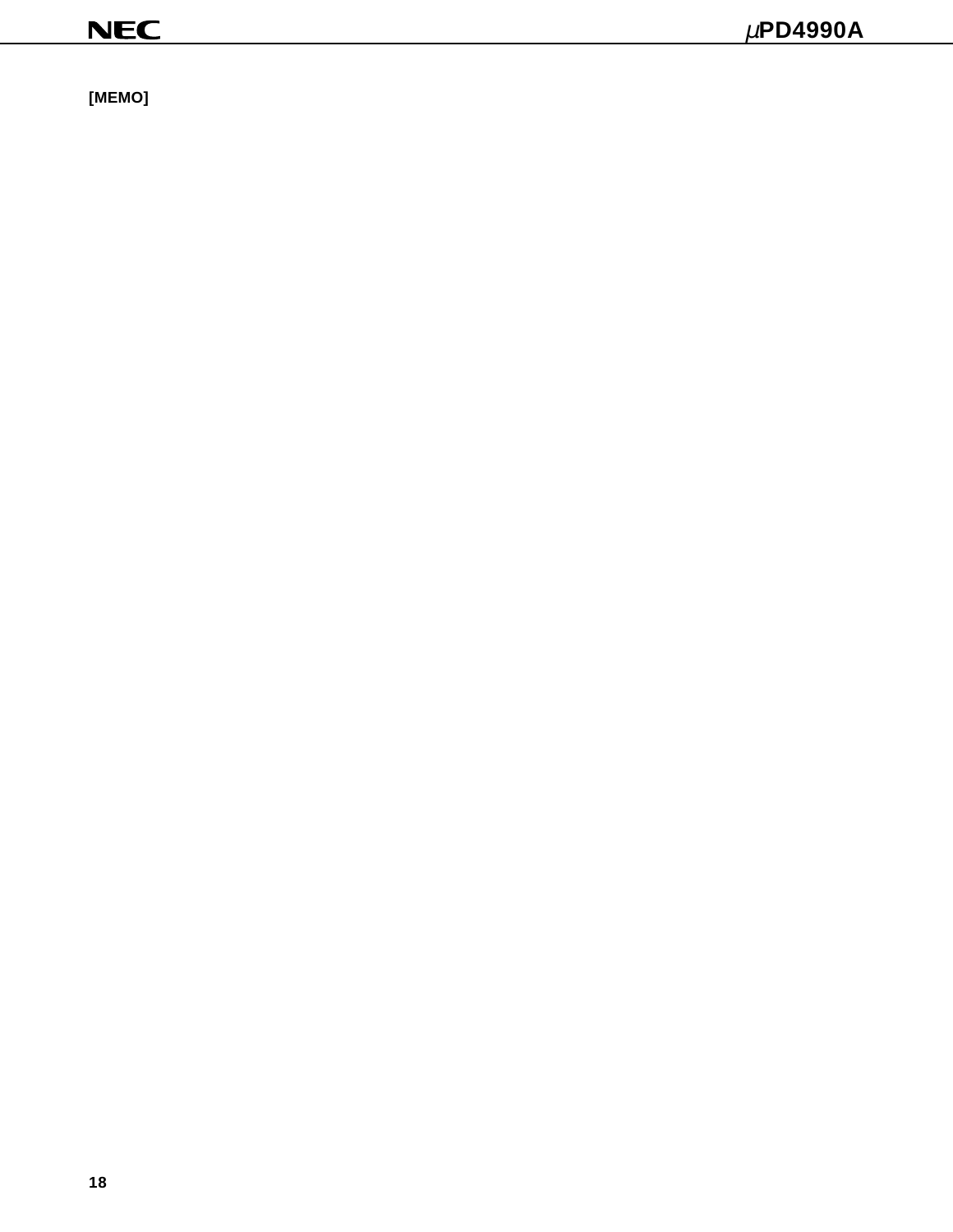**[MEMO]**